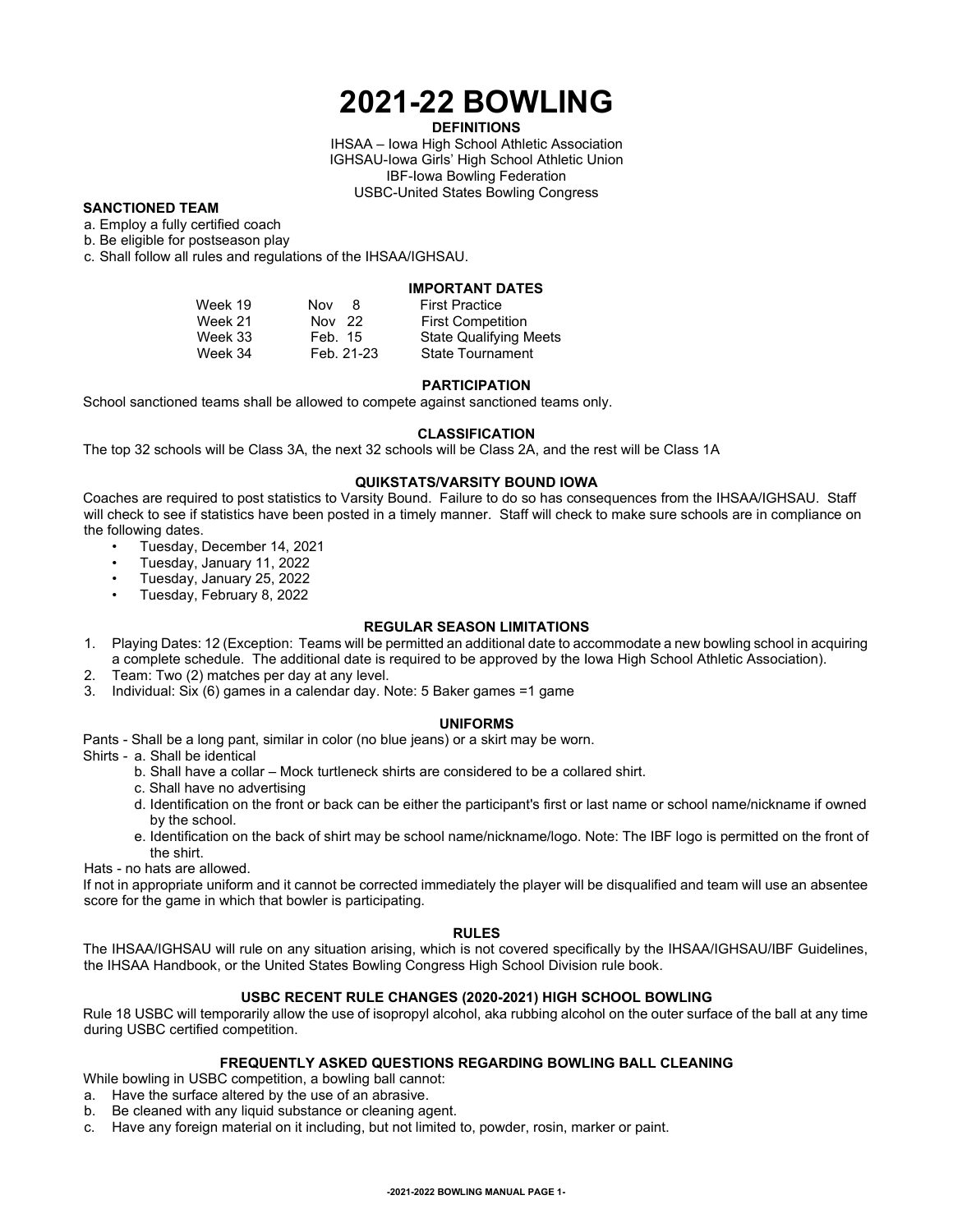All bowling balls so altered or cleaned must be removed from the competition. Note: Should a foreign substance appear on the outer surface of a bowling ball which cannot be removed with a dry towel, an approved cleaner may be used with consent from a league or tournament officer.

#### **When may I alter the surface of my bowling ball?**

You are permitted to sand, polish, or clean the surface of your bowling ball prior to the start of competition. However, once tournament or league play begins, altering the surface of a bowling ball is strictly prohibited. This includes balls that have not yet been introduced into play.

#### **When does competition start?**

Competition starts once any bowler throws a ball for score in a league or tournament.

## **Can I pat my ball with rosin or powder if I wipe the ball before it is delivered?**

No. Wiping the ball with a towel does not make the ball compliant to the rule. Patting a ball with a product is adding a foreign substance to the ball and cannot be done during competition. A product can only be applied to a bowler's hand and not leave residue on the surface of the ball.

## **Can I clean my ball with an approved cleaner during practice?**

You can clean your ball with an approved cleaner during practice, unless otherwise specified by league or tournament rules.

#### **If I take a ball out of my bag that I have not bowled with, can I clean it with an approved cleaner?**

No, approved cleaners cannot be used once competition has begun. This rule applies to balls from a bowler's bowling bag, locker or car, etc. We suggest you clean all your bowling balls prior to the start of competition.

## **A tournament consists of singles and baker events. The singles event is bowled first immediately followed by the bakers. Can I "alter the surface of" my bowling ball between events?**

No. Rule 18 does not allow the outer surface of any bowling ball to be altered after the start of competition. Since the tournament is conducting singles and bakers concurrently, you cannot alter the surface of the bowling ball between events.

## **Can a bowler use an abrasive, cleaner or polish on just the track or only just a portion of the track of the ball?**

No. USBC specifications require that the entire surface of the ball be prepared in a uniform manner. Preparing the surface of a ball in any other manner would be a violation of Rule 17a, Item 1. The penalty for a violation of this rule can include disqualification, forfeiture, removal from the league, and/or suspension of USBC membership.

#### **What happens if a bowler uses a cleaner, abrasive, or puts a foreign substance on the ball?**

If the bowler was not aware of the rule, the ball is removed from competition. The bowler also should be given an explanation of the rule. Conversely, if the bowler knows a ball cannot be cleaned, patted with rosin or powder or use an abrasive, the ball must be removed from competition and the games are subject to forfeiture. If there is a question as to whether a bowler knew the rule or not, the league board of directors makes the determination. If the bowler refuses to remove the ball from competition, the games are subject to forfeiture.

## **If my ball comes back with residue on it and I cannot clean it with my dry towel, rag or shammy, can I use an approved cleaner?**

Yes, provided you get permission from a league officer or tournament official. If you clean your ball without prior permission, you may be asked to remove the ball from competition, and/or the games may be subject to forfeiture.

#### **When I have permission to clean my ball, may I clean the entire ball?**

Yes, you may clean the entire surface of a bowling ball.

#### **GAMESMANSHIP**

The Bowling Advisory Committee and the administrative staffs are concerned about "gamesmanship" being used in bowling competition. Accordingly, the Advisory Committee recommended and both Boards adopted the following rule: **"Coaches shall remain two feet behind the approach area and not be in a position that impedes the competitive bowlers."** There is no reason why coaches or non-competitors should be in any position to disrupt bowlers. We will monitor this practice and stricter restrictions may be imposed. Coaches take care of this so your governing bodies won't have to impose further restrictions.

#### **BOWLER'S AREA**

The host school is responsible for designating a bowler's area during the match.

Authorized Personnel: The coach(es), participating bowlers and bowling center staff as needed, are the only persons authorized to be in the bowler's area during a match. Substitutes and other interested parties must remain behind the area defined as the bowler's area.

#### **A. Team Structure (Regular Season)**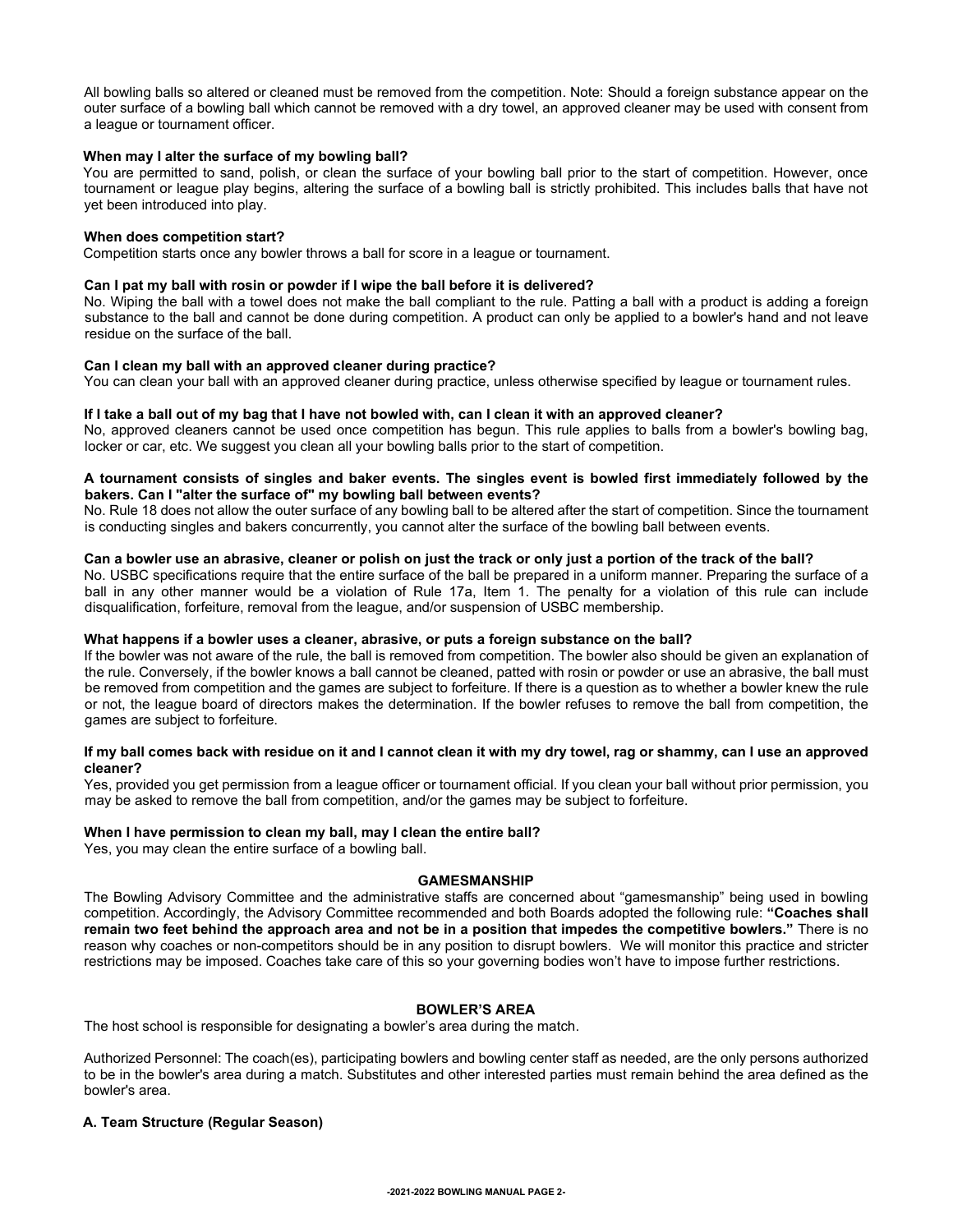- 1. A varsity or junior varsity team shall consist of no more than 6 bowlers. A team may have an unlimited number of reserve bowlers. Each of the six team members will bowl individual games with the best 5 two game total pin scores being used to determine the team individual total.
- 2. A legal lineup may consist of a minimum of 3 bowlers and 2 vacancies or subs.
- 3. Coaches may change player(s) on a team after a game but not in the middle of a game.
- 4. Six (6) bowlers will bowl two regular games of competition and five (5) bowlers 5 games (one equivalent game) of 5 person Baker Format. (See Substitution Rule)

# **B. Competition Format:**

- 1. Round 1 (approximately 35 minutes) Two Games: Six (6) players bowl straight individual 10 frame scoring. Between rounds, both teams assemble on one pair of lanes. The top five (5) two game total pins from Round 1 are added to each team's first frame of Round 2. (If scoring units will not accept total pins from Round 1, enter the difference between both teams total for Round 1.) Cross-lane bowling procedures will be used for Round 1.
- 2. Round 2 (approximately 45 minutes) Five Games Baker format (one equivalent game): As games progress, total pins are always visible on the scorer. Substitutions AND BOWLING ORDER CHANGES may be made in this round BETWEEN GAMES. Coaches will have the opportunity to create a new bowling order prior to each Baker game. For example: Player A could be the first bowler in game #1, the second bowler in game #2, not bowl in game #3, be the third bowler in game #4, and be the fourth bowler in game #5. Teams will bowl all frames of each Baker game on one lane, switching lanes only between games.
- 3. Total combined pinfall of both rounds wins the match. In case of a tie, there will be a roll-off consisting of one Baker game to determine the winner.

# **C. Playing Format:**

- 1. Team Presentation: A team is expected to present a legal lineup on the lanes at the scheduled starting time for each match.
- 2. Practice Balls: Bowlers will be allowed two (2) deliveries per lane for both regular season and tournament play. Bowlers are not permitted to bowl on the same day, prior to a competition, in the bowling center where the competition is to be held with the exception of PE classes and school and youth sponsored events or programs. A bowler that violates this provision will not be allowed to compete in the given event.
- 3. Lineups: Coaches shall post their roster five minutes prior to the scheduled start time. Teams bowling on the odd-numbered lanes will enter their lineup first.
- 4. Absentee/Vacancy: An absentee/Vacancy score of zero (0) shall be given when a team has a legal lineup but less than a full lineup at the start of any game in the series. Two or more members are required for team format.
- 5. Conduct of Coaches, Players, and Spectators: IHSAA Policy will be enforced.
	- a. All bowlers will remain in the immediate bowling area while competition is in progress.
		- b. Bowlers will be expected to follow the previous bowler promptly and will be required to bowl as soon as the one lane to their right is clear.
		- c. Unsportsmanlike conduct, including but not restricted to vulgar language, or abuse of equipment or facilities is not permitted. Violators are subject to disqualification.
		- d. Foul Line: The foul line shall be observed during match play. Awards will not be issued if automatic foul detecting devices or a human foul judge is not used. When a player deliberately fouls, the player shall receive zero pin fall for that frame.
- 6. Score keeping: Score keeping will be performed by a computer/automatic scoring unit in centers so equipped. If a center is not equipped with automatic scoring, an independent, non-biased third party will perform scoring. It will be the responsibility of coaches to verify that scores are complete and accurate. Coaches must sign official score records and leave a copy with tournament official.

No electronic use (cell phone, iPod, mp3 player etc) is permitted in competition area during warm-up or competition. Failure to follow this rule will result in disqualification of bowler and a score of 0 for the game.

Note: At the conclusion of the game in which disqualification occurred a substitute may be allowed to enter the competition to replace the disqualified bowler.

Bowling out of Rotation/Order: Any ball(s) thrown out of order will be scored as a zero. Example: If bowler #3 bowls in place of bowler #2, then bowler #3 receives a zero for their next designated turn for any ball(s) thrown in the incorrect frame. Bowler #2 will bowl the frame in which they were supposed to bowl.

# **NON-SCHOOL COMPETITION**

If approved by the school, it is permissible for student-athletes to participate in youth and/or adult bowling leagues during the bowling season. Student-athletes are never to accept cash while participating in these leagues,but may receive merchandise from the bowling proprietor. Student-athletes are responsible for knowing the rules regarding potential violations and their amateur status in the sport of bowling.

# **POSTSEASON PLAY**

Only IHSAA/IGHSAU sanctioned schools shall be allowed to participate in postseason play.

# **STATE QUALIFYING TOURNAMENT**

**State Qualifying Meets**: Serves as both an individual tournament and a team tournament. The state qualifying meets would remain a one-day meet.

**Team Qualifying Meets**: Teams will bowl 15 baker games and the top total pins would advance to the State Meet. Class 3A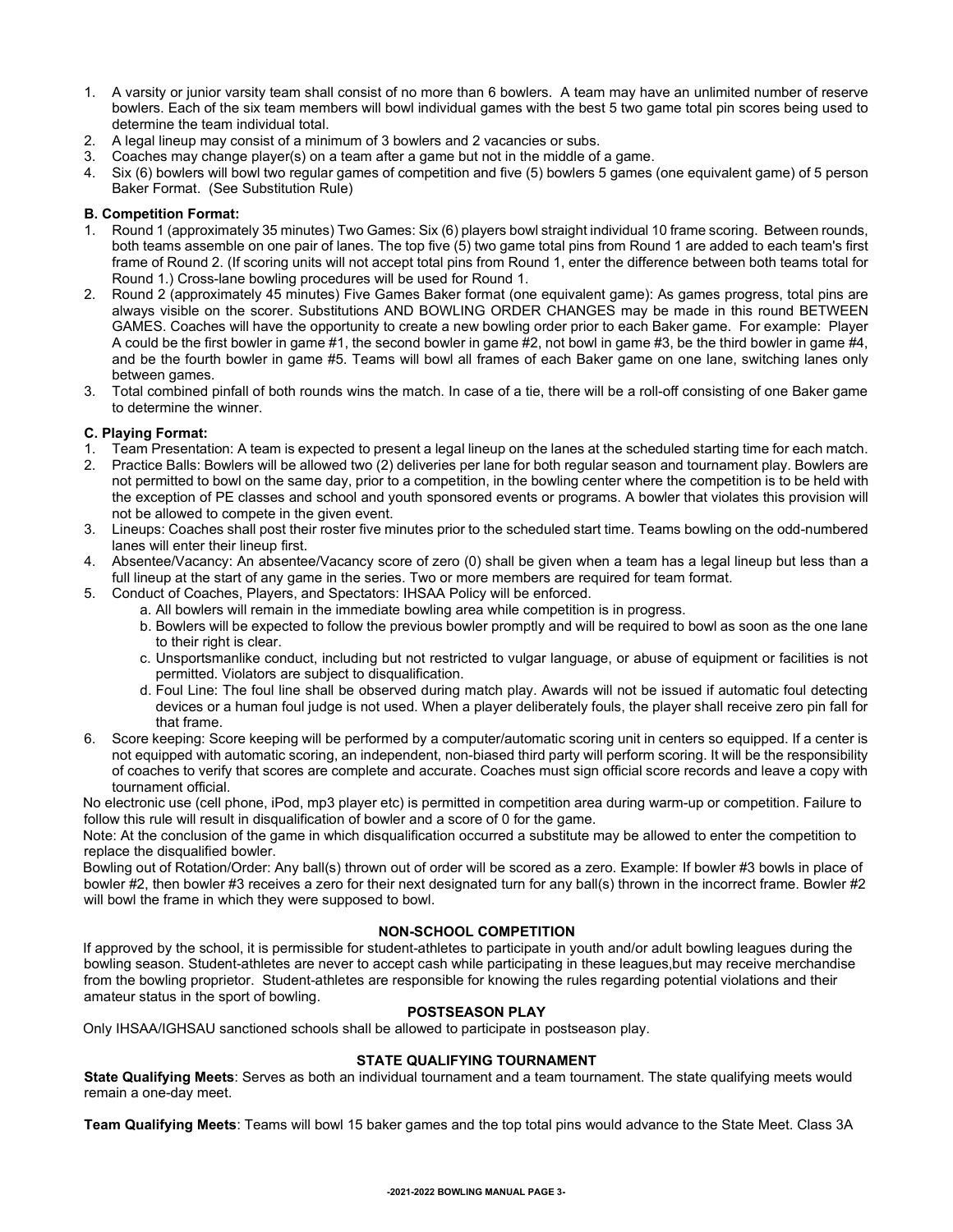and 2A state qualifying meets would have four sites with eight teams at each site, with the top two teams at each site qualifying for the State Team Tournament. Class 1A would have eight sites with 4-5 teams at each site. The champion at each site would qualify for the state team meet.

**Individual State Qualifying:** Individuals at the state qualifying meet will bowl three games. The top eight scores from each Class 3A/2A site qualify for the state individual tournament for a total of 32 individual qualifiers. The top four scores from the eight 1A state qualifying meets would qualify for the State Tournament for a total of 32 individual qualifiers.

State Qualifying Tournaments: Admission price is \$6.00.

**Each team entering the state qualifying meet will be allowed to enter six (6) individual bowlers and one (1) substitute for the meet. Additionally, each of the eight (8) teams that qualify for the state tournament will be allowed to enter six (6) individual bowlers and one (1) substitute.** 

# **STATE QUALIFYING TEAM ENTRY FEE**

**A lineage fee per gender team (\$50 for a boy's team and an additional \$50 for a girl's team) be paid by each school to the assigned host facility of each joint qualifying meet. Each team entering the joint state qualifying meet is able to enter six bowlers plus one substitute.** 

# **STATE QUALIFYING RECOMMENDATIONS (NOT REQUIRED)**

- 1. It would be preferred that lanes are drawn as the schools arrive at the site.
- 2. The host school cannot draw a lane until one other school has arrived.
- 3. Oil pattern is shared with participating schools.
- 4. If possible, lanes should be re-oiled between the team and individual competitions.
- 5. Allow 2 practice balls per lane prior to each playing format. (2 prior to Individual and 2 prior to Baker).

# **STATE QUALIFYING TOURNAMENT AWARDS**

State Qualifying Tournament (Boys) - Team Champion will receive a banner and six (6) team champion medals. Individual Champion will receive a champion medal.

State Qualifying Tournament (Girls) - Team champion will receive a banner and six champion medals. Individual champions will receive a champion medal.

# **STATE QUALIFYING TOURNAMENT EXPENSES**

No expenses will be paid for state qualifying bowling.

# **STATE TOURNAMENT**

The State Tournament will be held at the Cadillac & Maple Lanes in Waterloo on February 21-23.

# **STATE BOWLING TOURNAMENT**

**Individual Tournament:** All 32 qualifiers would bowl three individual games. The top eight finishers would then be bracketed (1 vs. 8, 2 vs. 7, 3 vs. 6, 4 vs. 5) and bowl one game. The winners would advance to the semifinals and finals, where the champion and runner-up would be determined. In addition, a consolation match will be bowled to determine third and fourth place.

**State Team Tournament:** The eight teams would bowl 15 baker games. The total pins after 15 games would determine bracketing (1 vs. 8, 2 vs. 7, 3 vs. 6, 4 vs. 5). Teams would then play a best three of five baker games to advance to the semifinals and finals. The champion and runner-up would be determined. In addition, a consolation match will be bowled to determine third and fourth place.

#### **STATE AWARDS**

**Boys' State Level -** Team Champion will receive a champion trophy, banner and six (6) team champion medals. Team runnerup will receive a runner-up trophy, banner and six (6) runner-up medals. Third place will receive a trophy and six (6) third place medals. Fourth place will receive medals. Teams 5-8 will receive participant medals. All participating teams will receive a picture plaque. Boys' Individual Champion will receive a champion medal. Runner-up through 8th place will receive a medal. All participants will receive a picture plaque.

**Girls State Level –** Team champions will receive a championship trophy, championship t-shirts and six (6) championship medals. Team runners-up will receive a runner-up trophy and runner-up medals. Third place will receive a trophy and third-place medals. Fourth place will receive a fourth-place trophy and medals. Teams 5-8 will receive participation trophies and medals.

## **STATE EXPENSES**

Schools with state tournament individual qualifiers will receive \$.44 per mile one way. Schools with a qualifying state tournament team will receive \$1.25 per mile one way.